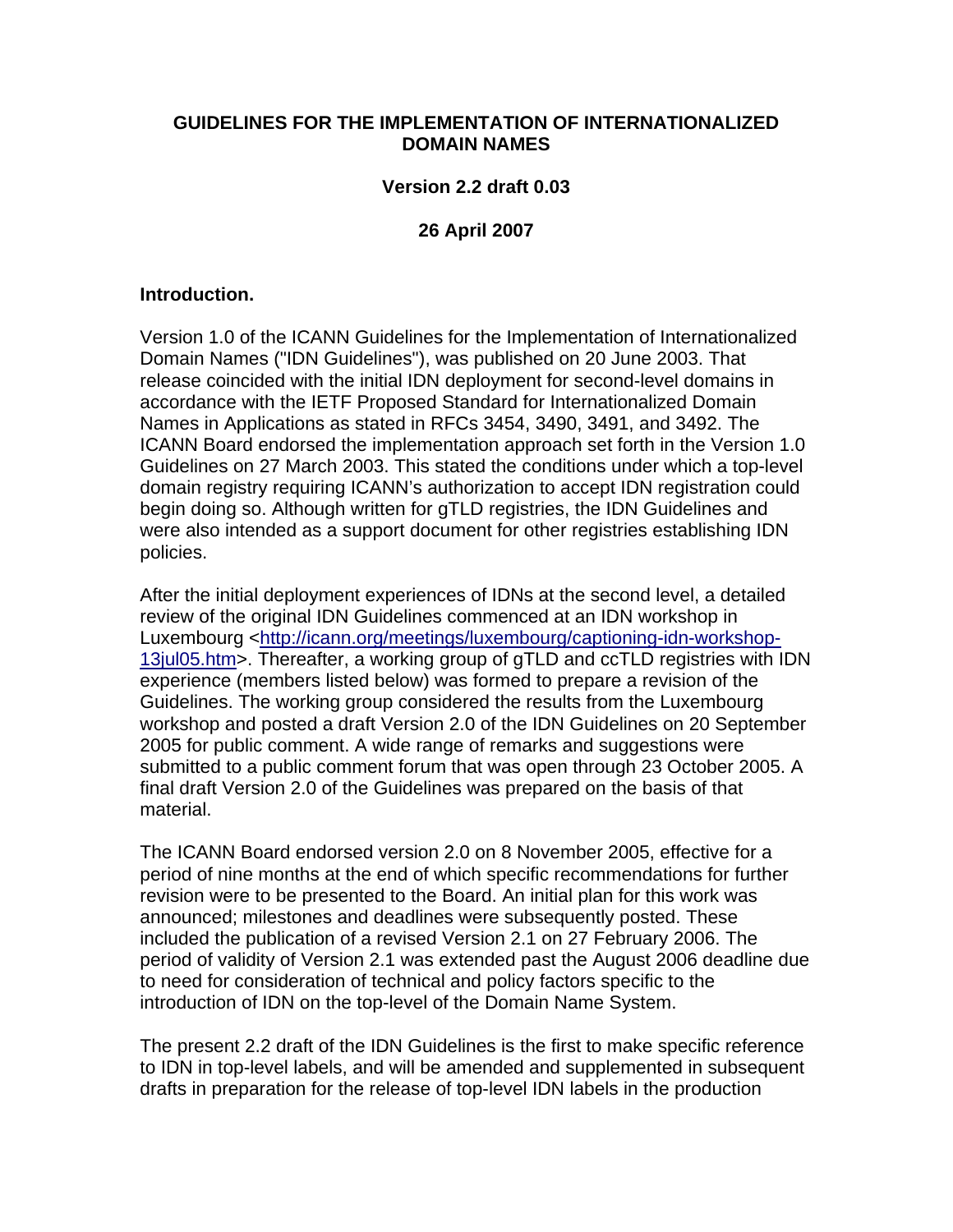environment. This present draft Version 2.2 restates individual earlier guidelines written for the second-level that can be applied to the top-level of the DNS, in wording appropriate to that purpose. This document also amends other guidelines where need for modification is indicated in light both of TLD considerations and other experience gained subsequent to the release of Version 2.1.

## **Guidelines.**

# Preface.

The text presented below does not address all of the concerns that currently attach to IDN. The authors recognize need for periodic review of relevant issues and, where indicated, making corresponding modifications to the IDN Guidelines. The next major action with the IDN Guidelines will be to reframe them in a manner that is amenable to further development as a Best Current Practices (BCP) document for which formal IETF status will also be sought.

The IDN Guidelines have no direct conformance implications with respect to the IDN standards that they reference. The term "will" is not to be read as it would be in a formal normative instrument. Although the IDN Guidelines apply directly to the gTLD registries, they are intended to be suitable for implementation in other registries on all levels. Any areas in the present wording that lack clarity will be corrected in the successor Best Current Practices document.

## **Guidelines**

1. Domain registries that implement internationalized domain name capabilities at any level, including their own top-level designations, will do so in strict compliance with the technical requirements described in RFCs 3454, 3490, 3491, and 3492 (collectively, the "IDN standards").

2. In implementing the IDN standards, domain registries will employ an "inclusion-based" approach (meaning that code points which are not explicitly permitted by the registry are prohibited) for identifying permissible sets of code points from among the full Unicode repertoire, as described below. A registry may not even by exception permit code points that are prohibited by the IDN standards.

3. In implementing the IDN standards, domain registries will associate each label in a registered internationalized domain name, as it appears in their registry, with a single script as defined by the block division of the Unicode code chart. A more specific association may be made by combining descriptors for both language and script. Alternatively, a label may be associated with a set of languages, or with more than one designator under the conditions described below.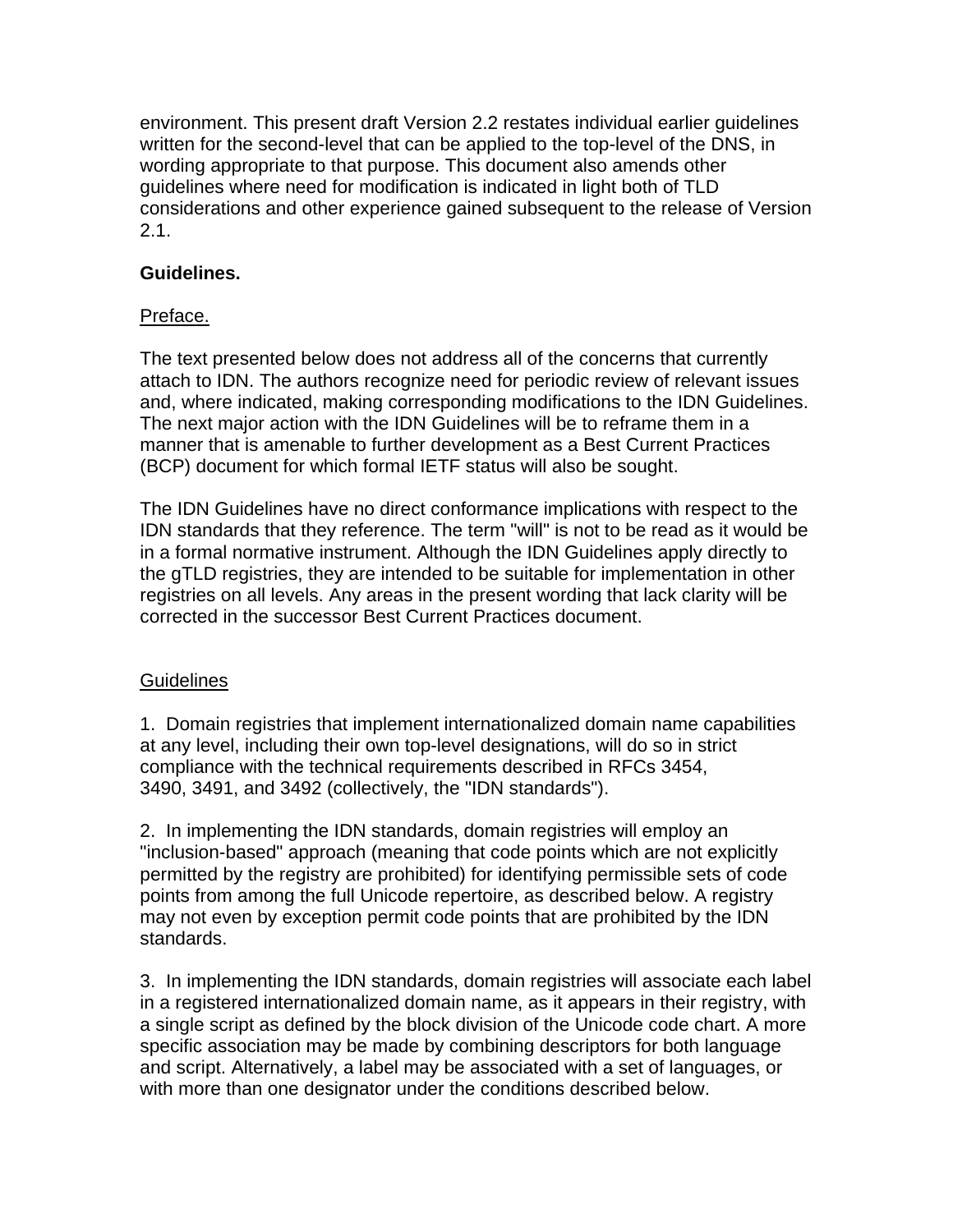3.1 A domain registry will publish the aggregate set of code points that it makes available in clearly identified IDN-specific character tables, and will define equivalent character variants if registration policies are established on their basis. Any such table will be designated in a manner that indicates the script(s) and/or language(s) it is intended to support.

3.2 All code points in a single label will be taken from the same script as determined by the Unicode Standard Annex #24: Script Names <http://www.unicode.org/reports/tr24>. Exceptions to this guideline are permissible for languages with established orthographies and conventions that require the commingled use of multiple scripts. Even in the case of this exception, visually confusable characters from different scripts will not be allowed to co-exist in a single set of permissible codepoints unless a corresponding policy and character table is clearly defined.

4. All registry policies based on these considerations will be documented and publicly available, including a character table for each permissible set of code points, before the registration of any IDN associated with such an aggregate may be accepted.

5. Permissible code points will not include:

5.1 geometrical and line-drawing symbols such as those in the Unicode Box Drawing and Box Elements blocks,

5.2 symbols and icons that are neither alphanumeric nor ideographic language characters, such as typographic and pictographic dingbats,

5.3 characters with well-established functions as protocol elements,

5.4 punctuation marks used solely to indicate the structure of sentences,

5.5 punctuation marks that are used within words, with possible exception of those that are not excluded by any of the preceding points, are essential to the language represented by the IDN, and are associated with explicit prescriptive rules about the context in which they may be used.

6. A domain registry will define an IDN registration in terms of both its Unicode and ASCII-encoded representations (also termed U-label and A-label). The availability of a given Unicode sequence is currently determined by its encodability into the scheme defined in RFC 3491.

6.1 Changes to that component of the IDN standard can have disruptive consequences for the operability of a Unicode name. Characters that are marginally acceptable in the terms noted in the preceding section should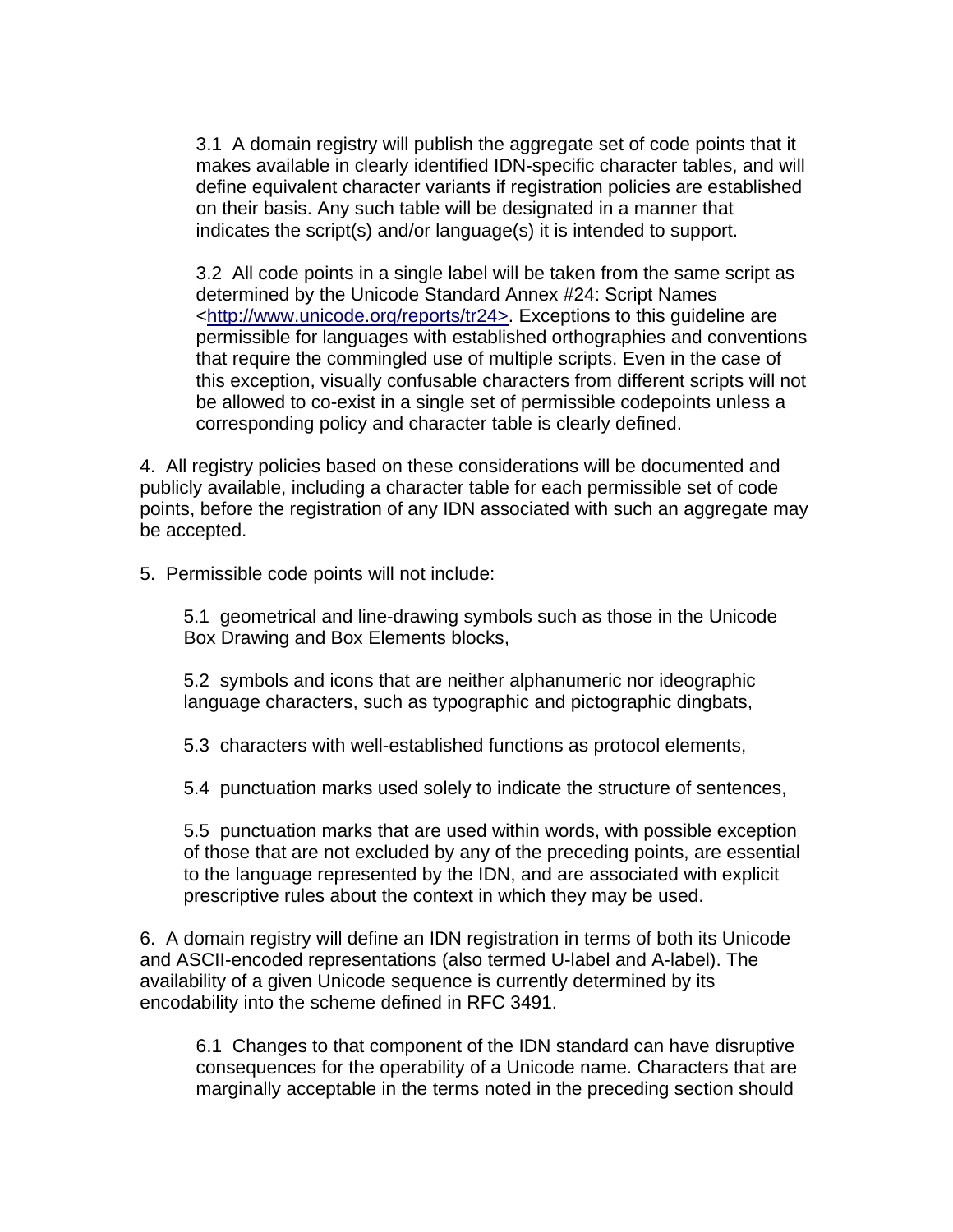therefore only be made available where there is compelling and clearly documented reason.

6.2 The appearance of hyphens in the third and fourth positions of a label indicates an encoding scheme. The registration of any label containing hyphens in these positions must not be permitted unless the hyphens follow a two-letter designator for a sanctioned scheme and the label conforms to the corresponding specifications.

7. Domain registries will work collaboratively with relevant stakeholders to develop IDN-specific registration policies, with the objective of achieving consistent approaches to IDN implementation for the benefit of DNS users worldwide. Domain registries will work collaboratively with each other to address common issues, for example by forming or appointing a consortium to coordinate contact with external communities, elicit the assistance of support groups, and establish global fora.

8. Domain registries will make definitions of what constitutes an IDN registration and associated registration rules available to the IANA Repository for TLD IDN Practices <http://www.iana.org/assignments/idn/>. If material fundamental to the understanding of a registry's IDN policies does not appear in the IANA Repository, it will otherwise be made readily available online by the registry. The registry should also ensure that its registrars call the attention of prospective holders of IDN names to this documentation.

9. Domain registries should provide resources containing information about the sources and references that were used in the formation of the corresponding IDN registration policies for all languages and scripts in which they offer IDN registrations.

## Additional remarks.

The deceptive use of visually confusable characters from different scripts is discussed in detail in the Unicode Technical Standard #39 on Unicode Security Mechanisms <http://www.unicode.org/reports/tr39/>.

A revision to the IDN standards that is currently under consideration may result in increased constraint on the availability of punctuation marks as discussed in Guideline 5.5. The RFCs cited in Guideline 1 will be provided with forward references to any replacement documents that may be adopted.

The IDN Guidelines Version 2.2 was prepared by the working group members:

 $\Gamma$  gTLD Registry Constituency Representatives:

 $\Gamma$